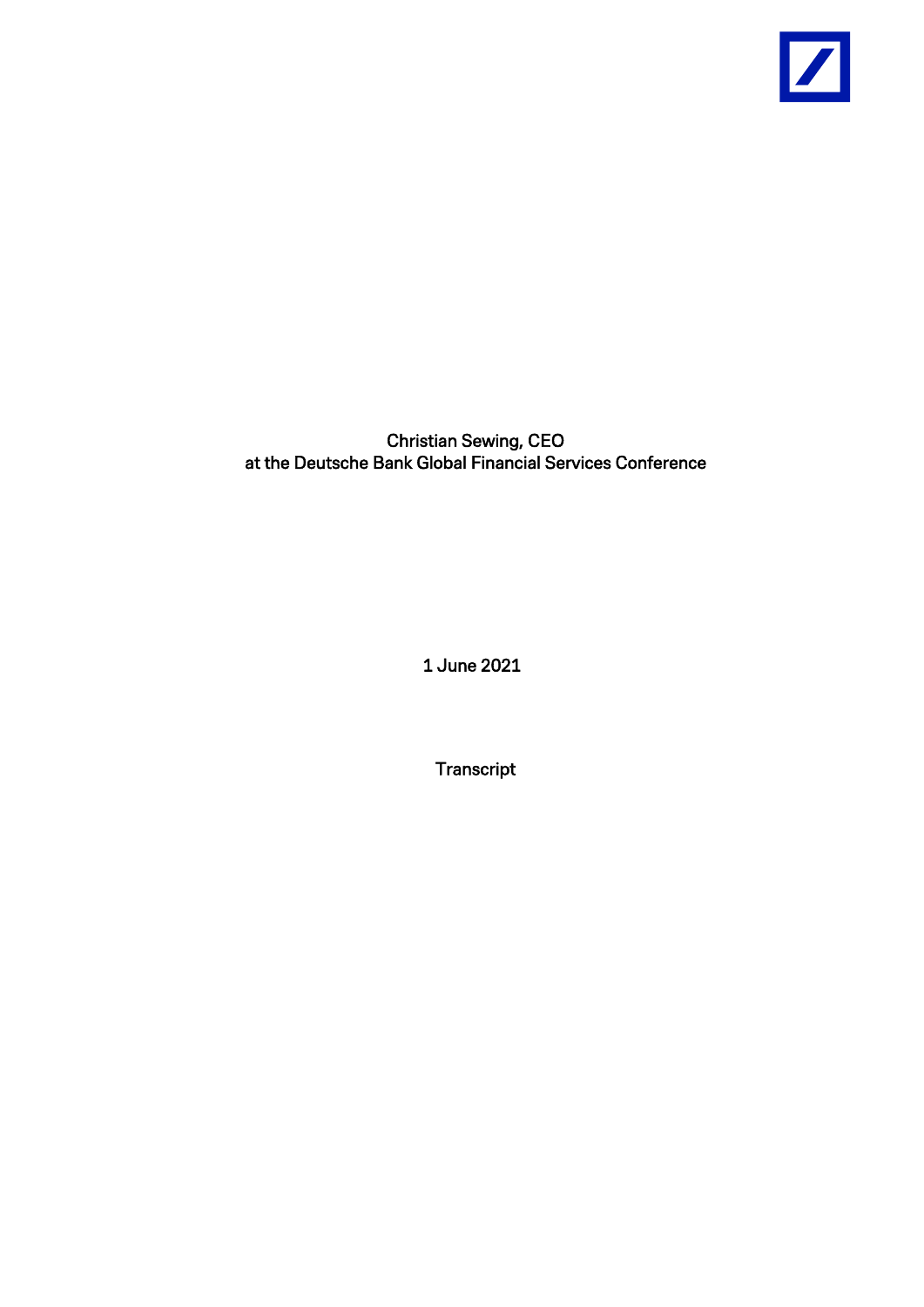

# DB FIG Conference – Executing on our strategic transformation

## Slide 0

- Good morning or good afternoon
- It is my pleasure to welcome you to our 11th annual Global Financial Services Conference, although unfortunately again, not in person
- But even as a virtual conference, it is still a truly global event
- We are pleased to welcome 650 attendees from 34 countries
- This includes 131 companies with a combined market value of 3.7 trillion dollars
- And these companies will interact with investors, who manage over 10 trillion dollars of assets
- So we are delighted to have you all attending and it is my pleasure to open this conference and provide you with an update on DB's transformation

### Slide 1 – Summary

- So where do we stand?
- We gave ourselves fourteen quarters to transform Deutsche Bank, and seven quarters are now behind us
- Half-way through our timeframe, we have already completed much of the transformation journey
- At the end of the first quarter and at the half-way point of our journey, 87% of the expected transformation related effects are already behind us
- We have continued to deliver against our transformation milestones. We are on, or ahead of, our expected timeline on all key measures
- Progress across all businesses in recent quarters reinforces our confidence that our strategic path is the right one
- We can already see that our transformation is paying off. Our Core Bank, generated adjusted profit before tax of 4.2 billion euros for the full year 2020, 52 percent more than the previous year, despite higher loan loss provisions in light of the pandemic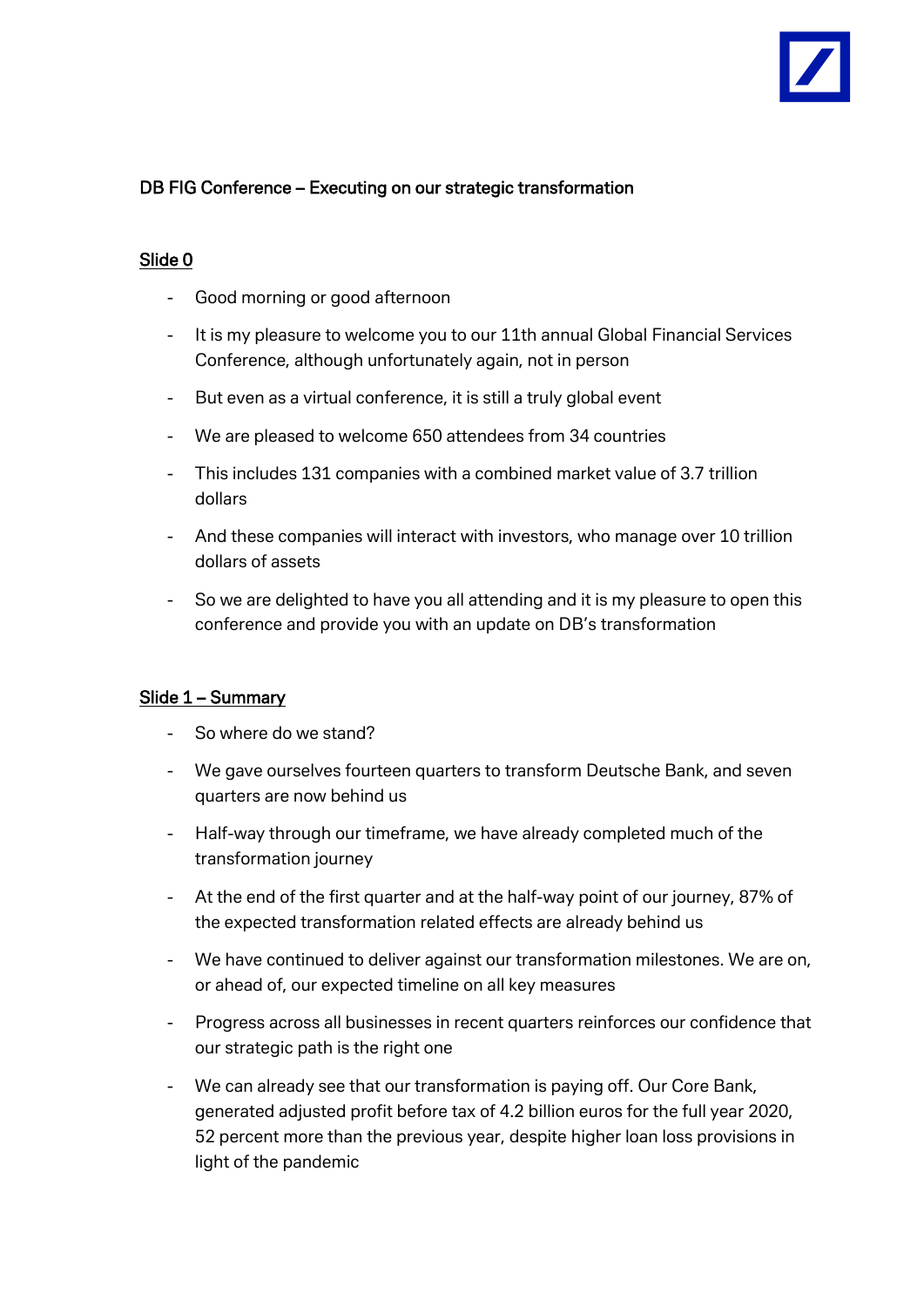

- And this positive trend has continued year to date
- We also continue to make progress on expenses; we have reduced costs every quarter for more than three years
- We remained disciplined on capital, risk and balance sheet management and we successfully navigated several market events in the first quarter
- Over the past two years we have nevertheless invested and will continue to invest in bolstering our technology and controls
- And last but not least, we have outperformed our own ambitions on ESG. Since announcing our sustainable finance target last year we have been moving significantly faster than expected
- We now aim to facilitate over 200 billion euros in sustainable finance and investments by the end of 2023, two years earlier than we expected, as we outlined at our recent Sustainability Deep Dive in May this year

### Slide 2 – We have made material progress

- Let me outline where we are on our transformation journey
- Firstly, all of this is the result of our diligent work over the past three years
- As you know, we actually started back in 2018. In the first phase we stabilised our bank and laid the foundations on which we could build
- In July 2019 we launched phase two, the most fundamental transformation of Deutsche Bank in two decades
- This included a new setup for our bank, coupled with ambitious financial targets up to 2022
- As we always said, the actual restructuring work mainly happened in the first six quarters following our strategy announcement
- We took fundamental decisions and have been executing them with a relentless delivery mind-set:
	- o We focused our core businesses on our strengths. As of today, more than 70% of our revenues are in market leading businesses
	- $\circ$  We have reduced costs for the 13<sup>th</sup> consecutive quarter
	- o At the same time, we have not just maintained the strength of our franchise, we have actually increased it significantly. This is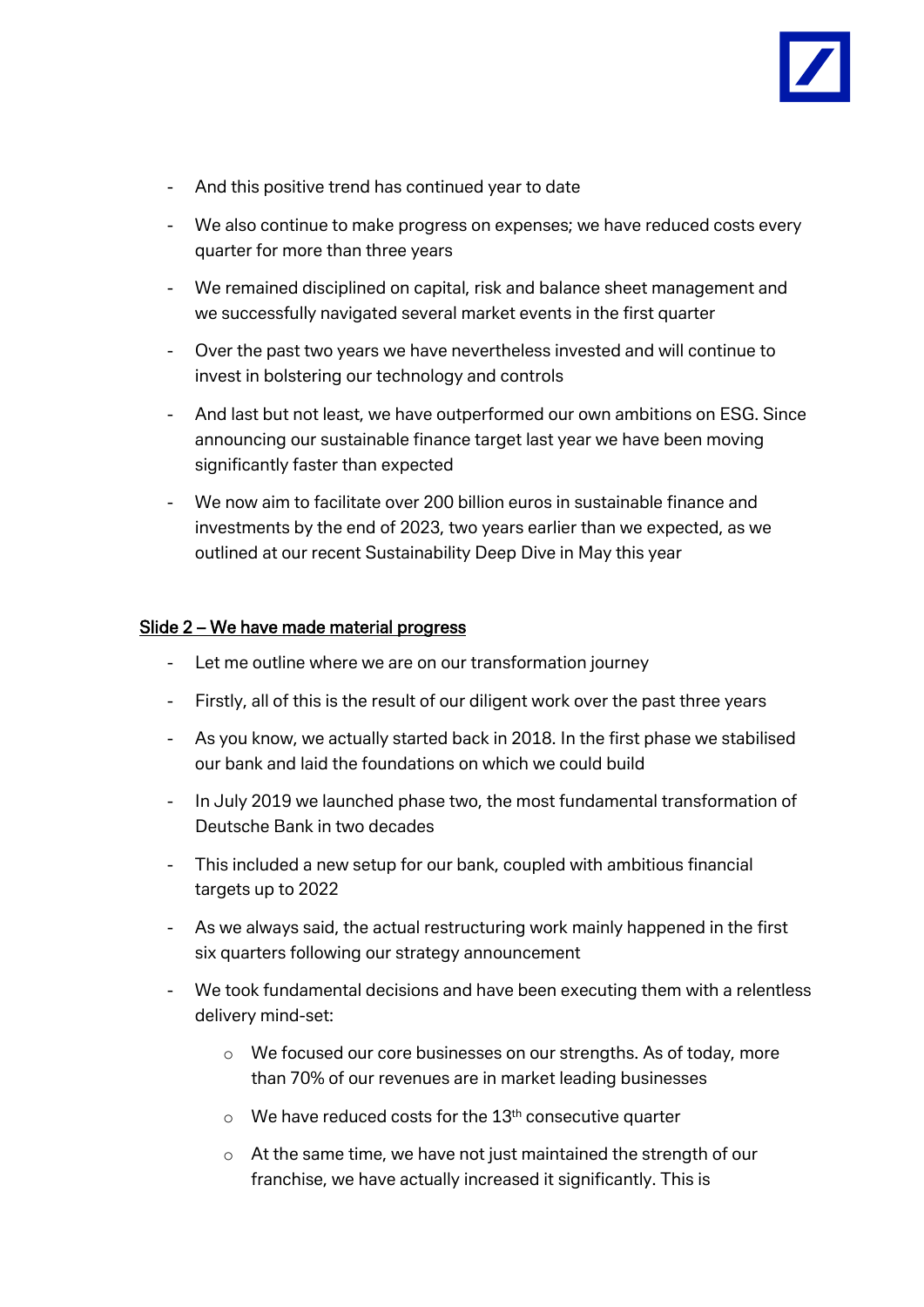

demonstrated by 1.6 billion euros of pre-tax profit and 1 billion euros of profit after tax we generated in Q1; that's our best quarter in seven years, despite our more focused footprint

- o We maintained our strong balance sheet. Despite financing our transformation with existing resources, our Common Equity Tier 1 ratio is slightly higher than in July 2019, when we announced our transformation
- With the reorganisation and restructuring period behind us, we launched phase 3 of our transformation at our Investor Deep Dive in December
- A phase which will mainly see us focused on ensuring sustainable profitability by growing our businesses, while remaining disciplined on costs and capital

## Slide 3 – Strategic transformation drives higher profitability

- Our relentless focus on delivering our transformation agenda is reaching the bottom line
- We have seen a 75% year on year increase in our adjusted profit before tax in the Core Bank for the last twelve months to the first quarter, and all four core businesses contributed
- At the same time, we continued to de-risk the Capital Release Unit, which nearly halved its pre-tax loss compared to the first quarter of last year
- Since we started our transformation strategy seven quarters ago, we have substantially reduced the Capital Release Unit's losses. We remain committed to minimising the P&L impact of de-risking efforts by the unit and to our cost reduction plans

### Slide  $4$  – Cost discipline continues for  $13<sup>th</sup>$  consecutive quarter

- In line with our plan and expectations, we reduced adjusted costs excluding transformation charges, bank levies and the unexpected deposit protection premium to 4.6 billion euros for the quarter, down year on year
- As we outlined at our first quarter earnings call, we incurred some unexpected additional costs, including the higher than expected bank levy charge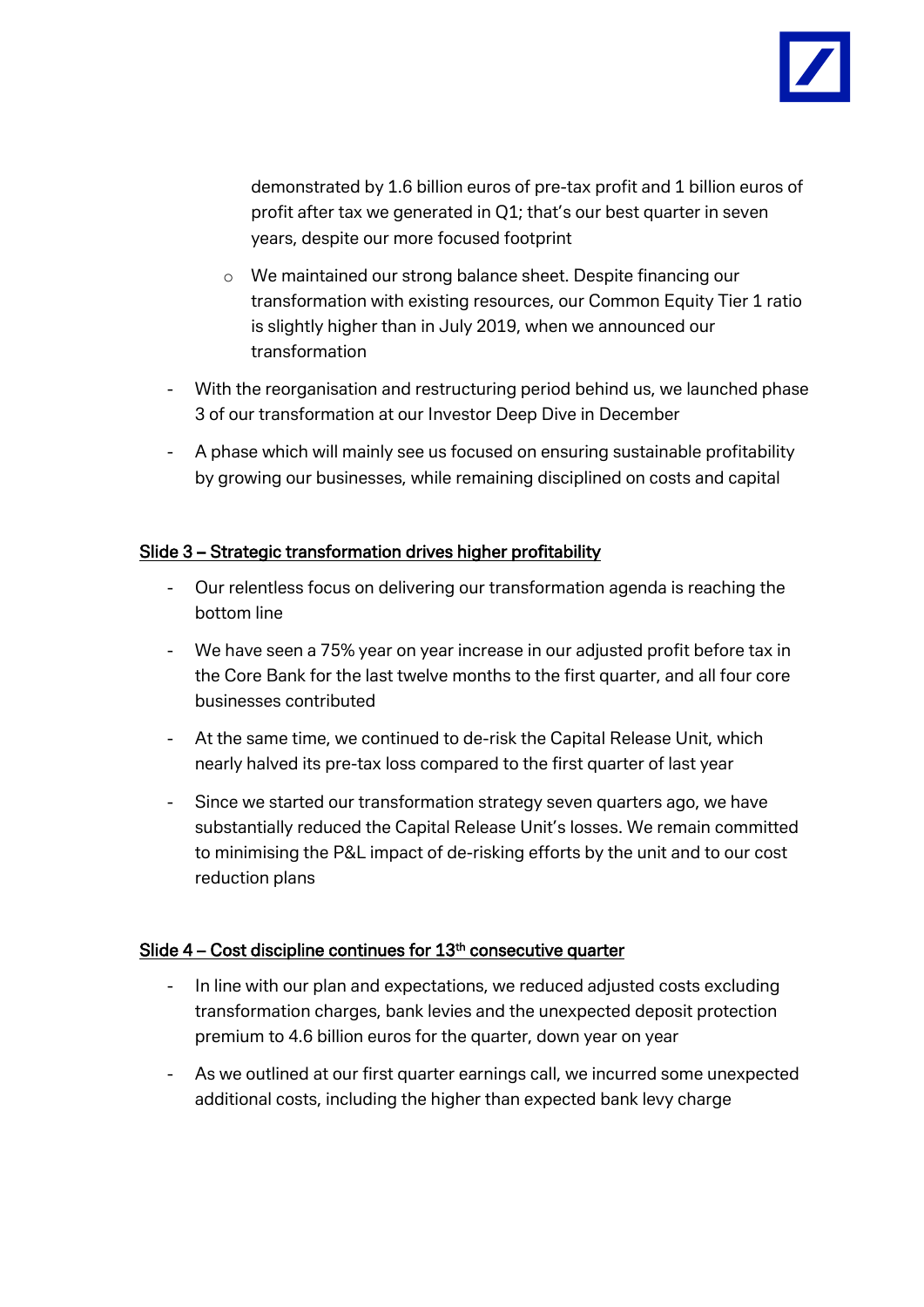

- As it relates to costs within our control, we remain committed to our 16.7 billion euros target for 2022. And we are working towards it every day, executing on cost saving measures, as we planned
- We see scope for further efficiencies, for example, from alignment of infrastructure functions supporting the Corporate and Investment Bank
- Let me now turn to our balance sheet

### Slide 5 - Maintained strong balance sheet

- Our Common Equity Tier 1 ratio stands at 13.7%, over 300 basis points above regulatory requirements in Q1
- Our liquidity reserves also remained stable at 243 billion euros, as we continue to improve the quality and reduce the cost of our funding base
- Our liquidity coverage ratio is actually 146%, 70 billion euros above regulatory requirements
- As a result, we can deploy our capital and liquidity strength to support our clients, in what is still an uncertain environment
- This stability and the success of our strategy has enabled us to regain trust
- Since the beginning of this year, the three major rating agencies have upgraded their outlook for our bank, with Moody's, most recently, placing all Deutsche Bank's ratings on review for upgrade
- Furthermore, our cost of funding, which is also reflected in the price of our credit default swaps, has decreased significantly. In this context, we are now back on a more equal footing with our main competitors and that is positively impacting our business

### Slide 6 - Disciplined risk management

- The fact that we have been able to regain trust is also a reflection of our strong risk discipline. This is a central pillar of our strategy, across credit, market, liquidity and non-financial risks
- We benefit from a high quality and well-diversified loan book, with strong underwriting standards, a robust and proactive risk management framework as well as dynamic collateral management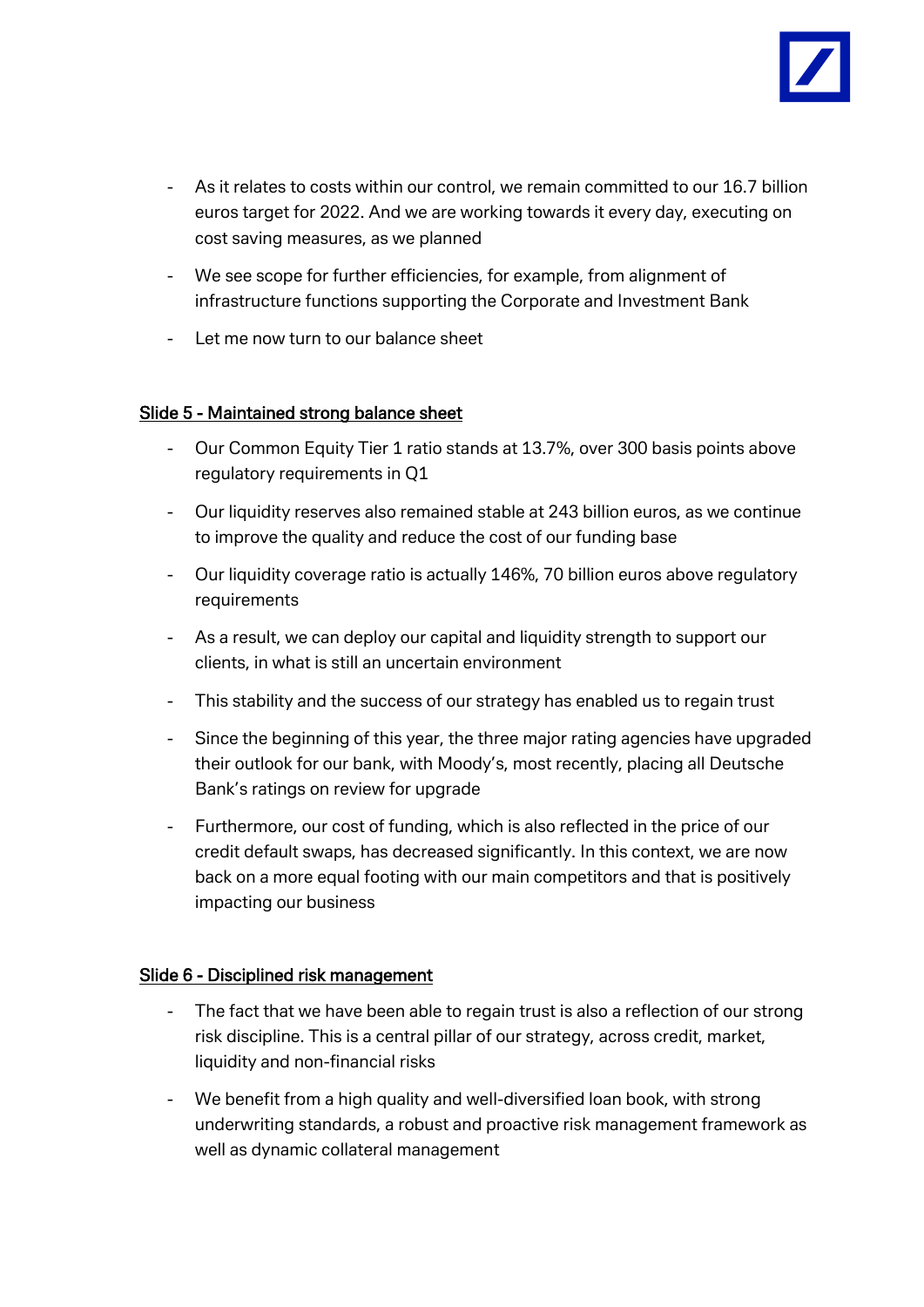

- Provision for credit losses was 69 million euros the first quarter, or 6 basis points of average loans on an annualised basis, principally due to the improved macroeconomic environment
- We have also remained vigilant on concentration risk, strict on risk appetite parameters and proactive in risk identification and management
- And in the face of single, high impact events, we also proved that we have our risks well under control
- We therefore expect our 2021 full-year risk provisions to be in a range of 25 basis points of loans, significantly lower than in 2020
- Our market risk management benefits from a dynamic hedging framework, with daily stress testing and monitoring
- Our comprehensive non-financial risk controls contribute to robust crisis management practises
- These capabilities have not only helped us achieve consistently contained credit and market risk losses, but have also helped us avoid negative impacts from external events such as the ones we saw in the quarter
- And we continue to strengthen non-financial risk management, tightening our control environment and continuing to work on strengthening our Anti-Financial Crime capabilities

# Slide 7 – Continue to invest in technology and controls

- Further strengthening our control environment remains a core element of our strategy
- In the past four years we have invested around 1.2 billion euros in technology across Risk, Anti Financial Crime and Compliance
- And yes, these investments have strengthened the quality and granularity of our data across all risk disciplines
- We continue to invest significantly in technology in 2021, particularly in Anti Financial Crime or 'AFC'
- Today our compliance function monitors 3 million transactions and 1 million communication events every day. In market risk management, we analyse up to 30 billion valuation calculations per day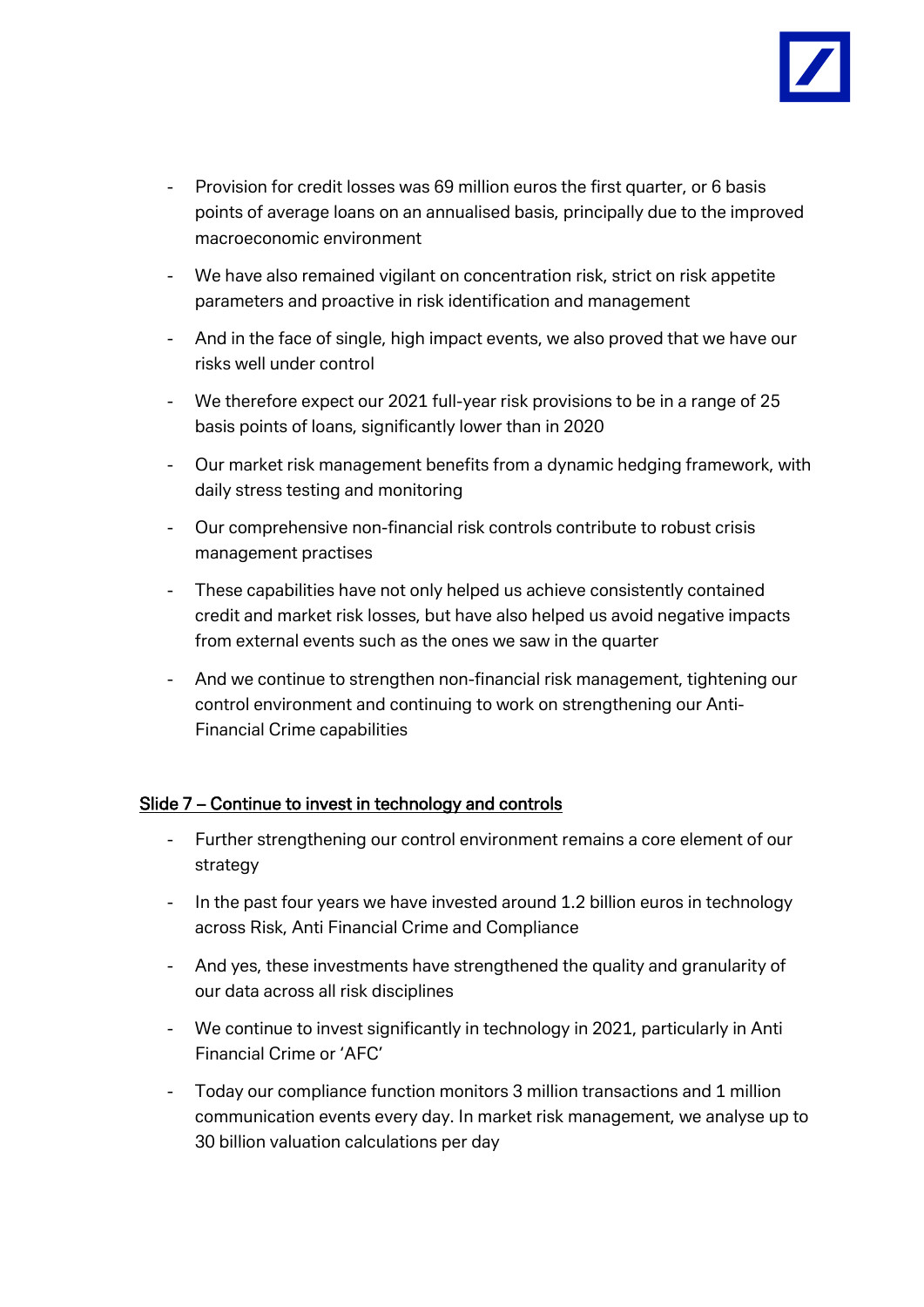

- While we have made progress in strengthening our controls, we know that we still have work to do. This includes necessary improvements in our transaction monitoring and we are working diligently on this

## Slide 8 – Client trust and employee engagement is growing

- In light of the challenges the last year has brought to all of us, it is particularly pleasing that our clients have appreciated our commitment and that they see our clear strategy to be part of the solution
- We stood by our clients when economic certainties suddenly seemed to no longer be valid
- We were there for them, be it with funding or with our advice
- Trust in our brand has not only returned, but in some areas reached record levels, both among our corporate clients and our private clients in Germany
- And of course this regained trust supports revenue generation across all four businesses
- Regained trust also has an internal impact
- 76 percent of our employees support our strategy and they are more loyal to our bank than they have been at any point since 2012
- And as you all know, one reinforces the other here; our colleagues see what they have achieved for their clients and feel appreciated by them, which gives us all additional motivation and in turn, more momentum in our businesses

# Slide 9 – Progress made on strategic priorities

- While there is certainly still work to do, we are more convinced than ever before that we are on the right track
- Having implemented our plans in a disciplined manner, we are very optimistic as we start the third phase of our transformation
- Now our focus is on ensuring sustainable profitability and to achieve our target of a post-tax return on tangible equity of 8% in 2022
- This requires continuous discipline on costs and balance sheet management and it also requires us to achieve our revenue plans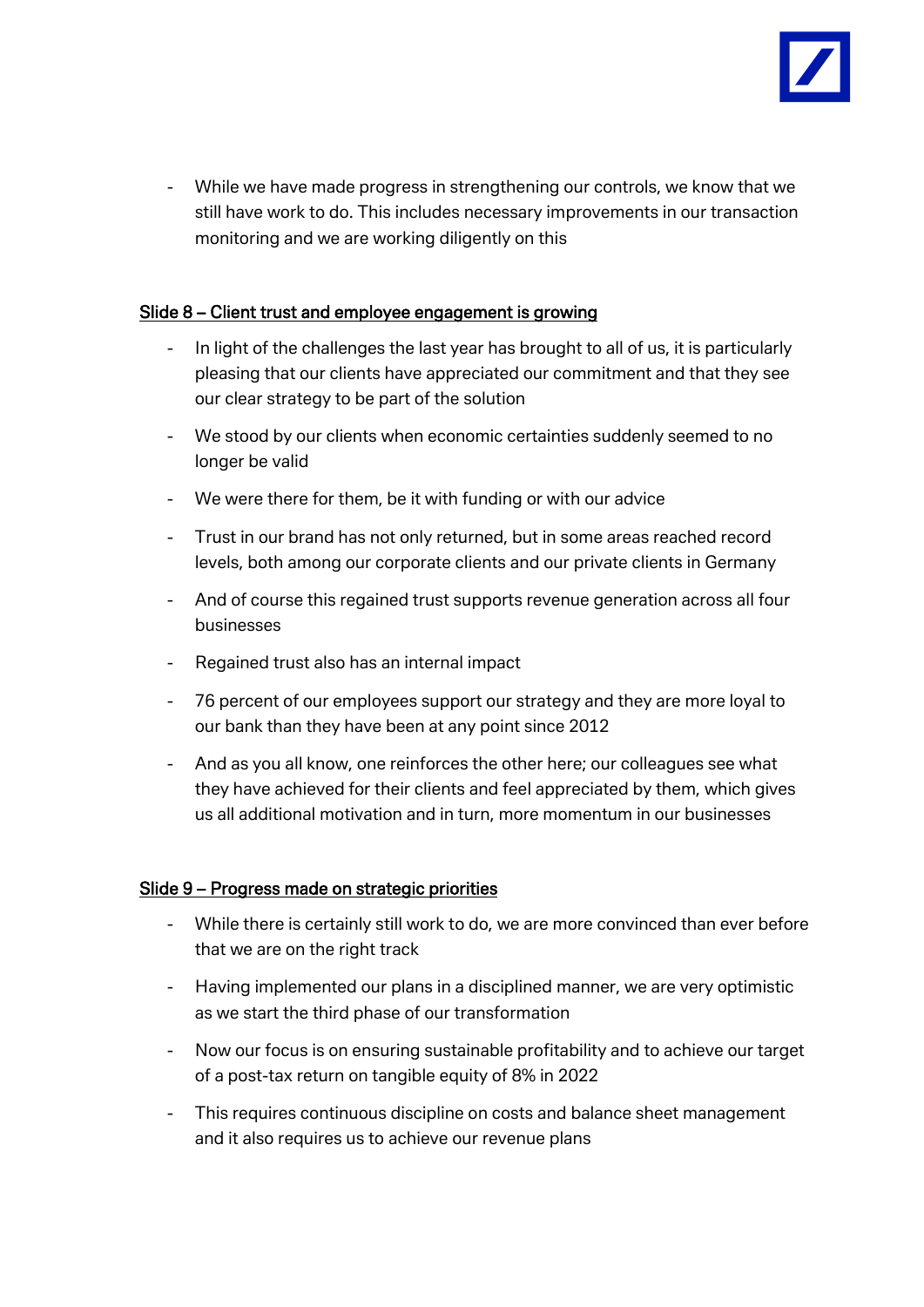

- We are confident that we will get there, based on the strong market position we have in all of our core businesses
- Our performance in the first quarter of this year is testament to this
- The Corporate Bank continues to offset interest rate headwinds through repricing strategies and growth initiatives
- We made progress in clearing payments, via an expansion of our partnership with Mastercard
- The Investment Bank continued to benefit from our refocused business model, with another strong performance in FIC and market share gains in Origination & Advisory
- We continue to expect markets to normalize in the remainder of 2021, but we feel reassured in our view that a substantial portion of our Investment Bank growth since 2019 is sustainable. As we said at our first quarter results, we expect our revenues for 2021 to be very close to 2020 levels
- The Private Bank was also successful in offsetting interest rate headwinds with continued business growth
- With growth of 15 billion euros across net new client loans and net inflows to Assets under Management in the first quarter, the Private Bank is well in line with its ambition to attract more than 30 billion euros of business growth as we discussed in the Investor Deep Dive last year
- We also made progress on our cost plans. In the Private Bank Germany, we agreed the balance of interests for our distribution network with the workers council
- This will lead to the closure of approximately 150 branches across both brands in Germany by the end of the year, as we outlined last September
- In Asset Management, our assets under management grew by 28 billion euros to 820 billion euros, a new record high
- The business continued to generate net inflows in the quarter, although these were partly offset by outflows of cash, as investors returned to risk assets
- In short: the dynamics in all four core businesses show that our re-focused business model is paying off
- We feel encouraged by our revenue and market share momentum over the past quarters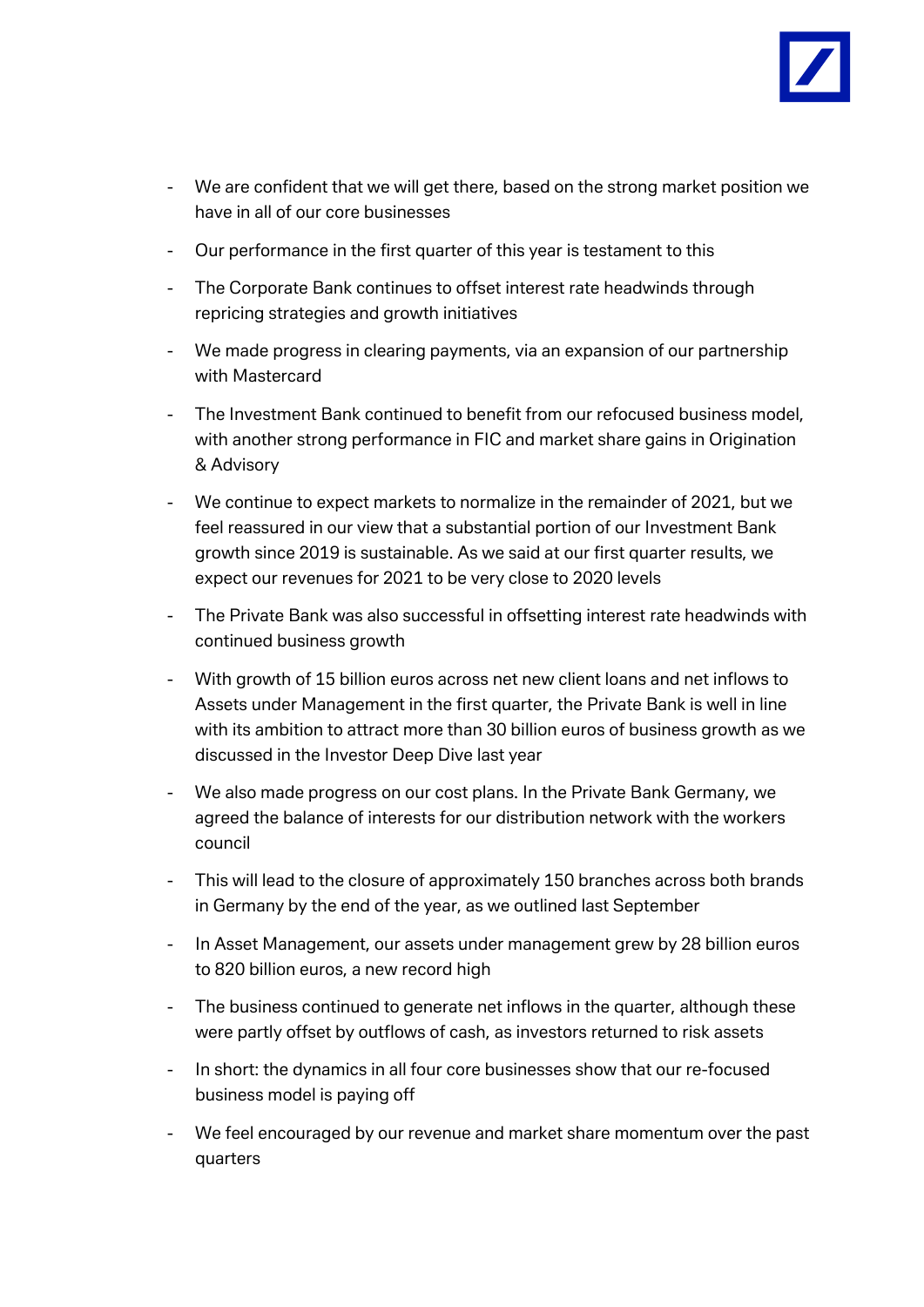

- And in addition to these trends, we are also seeing a couple of tectonic shifts in the economy which do play to our strengths

## Slide 10 – Well positioned for key structural trends

- It has become common to say that our economy post COVID will not look the same as before
- But there is more to it
- In fact, there are a number of fundamental changes in the world in which we operate
- Deutsche Bank is well positioned for these trends, as they will translate to four important growth engines for the years to come
	- $\circ$  Economists expect an increase in global financing demand. And not only because of the pandemic but in particular because of the transformation of the economy. Our Investment Bank and Corporate Bank are ideally positioned to capture these opportunities
	- o In an aging society, wealth preservation will become more pressing. Our Private Bank as well as our Asset Management will of course make use of this development
	- o Our deep local presence worldwide is more of an asset in a world of 'glocalization'
	- o Climate change and social tensions will lead to a growing demand for sustainable finance products
- In other words: while the external environment feels challenging, there are significant opportunities within that; opportunities we did not see to that extent in July 2019, opportunities we are determined to take advantage of

### Slide 11 – Sustainability is a key driver for opportunities with new value potential

- Let's dive deeper into the fourth of these trends, the increasing demand for sustainable finance products
- Sustainability is for us about much more than challenges, rules and regulations. This transformation brings opportunities for us as a bank and we took our stakeholders through these at our Sustainability Deep Dive in May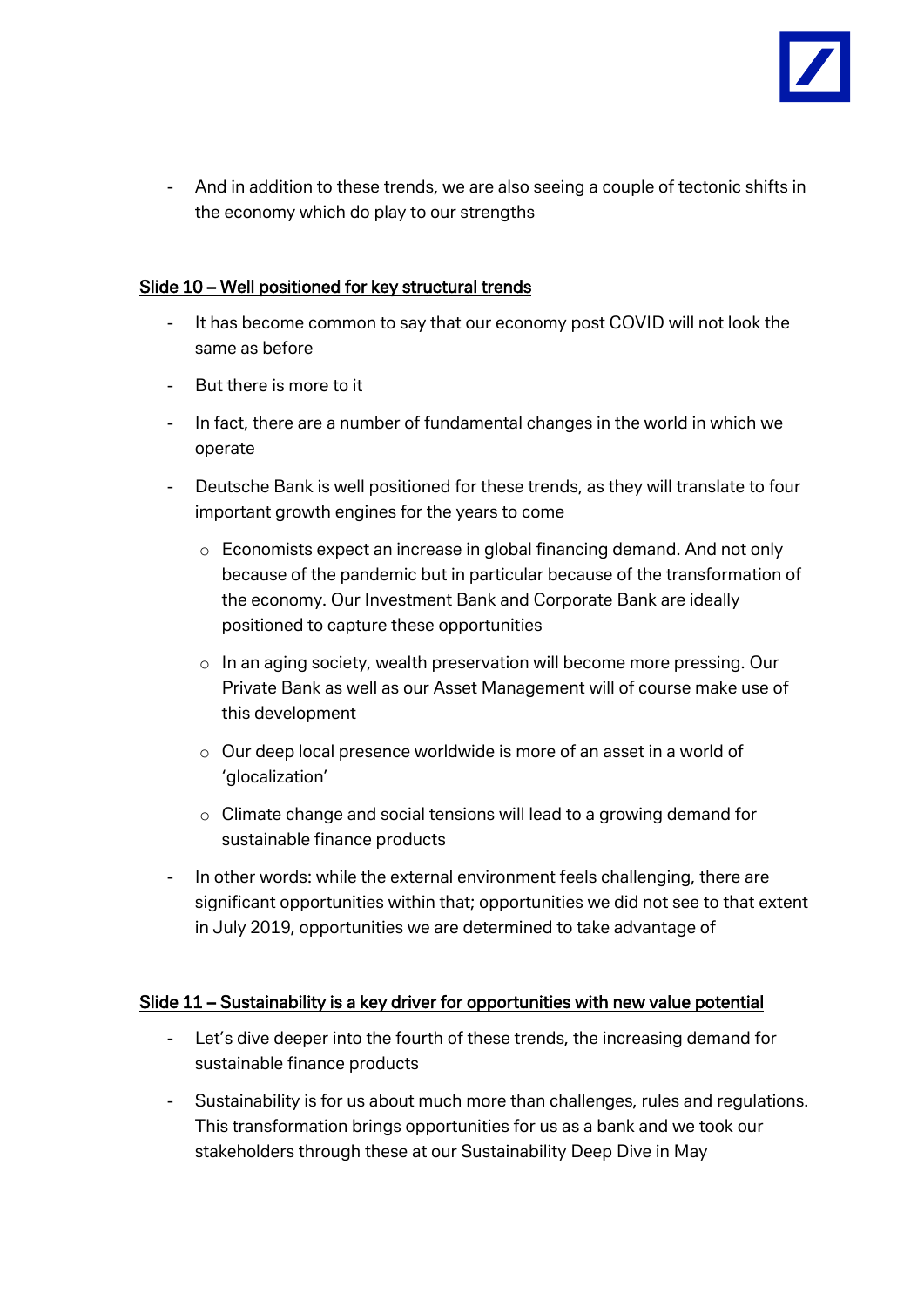

- It is about supporting our clients on their transformation journey; they need our advice and they need our products and solutions
- By being a frontrunner in sustainability, we will also be more attractive to investors in a fast-growing market
- And finally, needless to say, society, like our clients, values it highly when we act as a responsible corporate citizen
- As a global universal bank deeply rooted in Europe, we see ourselves ideally positioned for this new environment. And being a universal bank is the key to success
- We are producing the assets in-house that our clients demand, from originating and structuring, to designing and finally distributing them. We are therefore ideally positioned on both sides of the balance sheet
- And moreover, I see a competitive advantage for us because of our advisory capabilities
- In the ESG world, clients are not as certain about what they want to buy. They need advice and transparency. With over 22,000 client-facing people worldwide, we are able to leverage the knowledge we have been developing in ESG for our clients
- Last year we announced our first comprehensive sustainability strategy and we are making excellent progress
- As a result, we were able to bring forward our target of facilitating 200 billion euros of sustainable financing and investments by two years to 2023
- In the first 15 months since we started this measurement, we have already achieved a volume of 71 billion euros

### Slide 12 – Committed to our 2022 plans and targets

- As we promised you at the Investor Deep Dive, our focus remains on executing our transformation agenda, while staying focused on our clients
- We have made clear progress in terms of client momentum, which is visible through our revenues
- We continue to make progress on our key deliverables to support cost and control improvements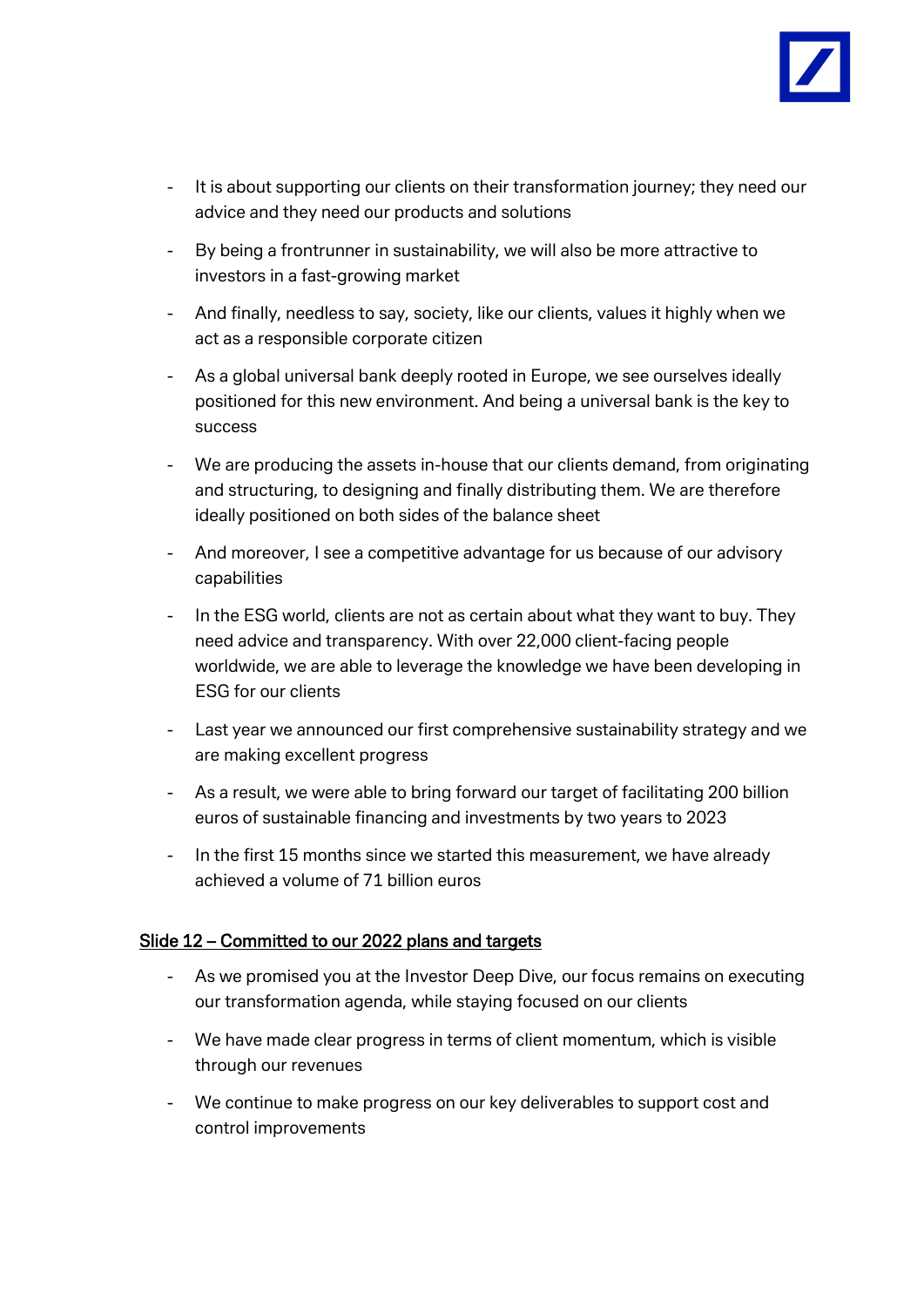

- The management board changes made earlier this year are a further alignment of our business and our cross-divisional strategic priorities to drive efficiency
- So let me summarise where we plan to take our business and what we want to achieve:
	- o Group revenues of approximately 24.4 billion euros by 2022
	- o As it relates to costs within our control, adjusted costs excluding transformation charges of 16.7 billion for 2022
	- o A cost to income ratio of 70%
	- $\circ$  And a CET 1 ratio of above 12.5% at all times
- All of this will enable us to deliver a post-tax return on tangible equity of 8% in 2022
- And given the strength of our franchise, as we have proved in recent quarters, we are optimistic that we can achieve this
- We do see pressures on costs that are volume related, tied to better than expected performance and we are working to offset these where we can with new initiatives
- Nevertheless, we remain relentlessly focused on our goals and targets
- The most important, we think, is the 8 or 9% return on tangible equity target, at the Group and Core Bank levels
- A critical driver of those goals is achieving the cost to income ratio of 70%, to which the expense and headcount reductions contribute, as well as our higher revenues
- And we are increasingly comfortable that we would be able to achieve these based on the momentum we have seen in our businesses so far this year
- In short: We are well on our way to meeting our 2022 strategic and financial ambitions and we remain committed to our aim of returning 5 billion euros of excess capital to our shareholders starting in 2022
- Thank you very much for your time and I sincerely hope you enjoy the rest of the conference